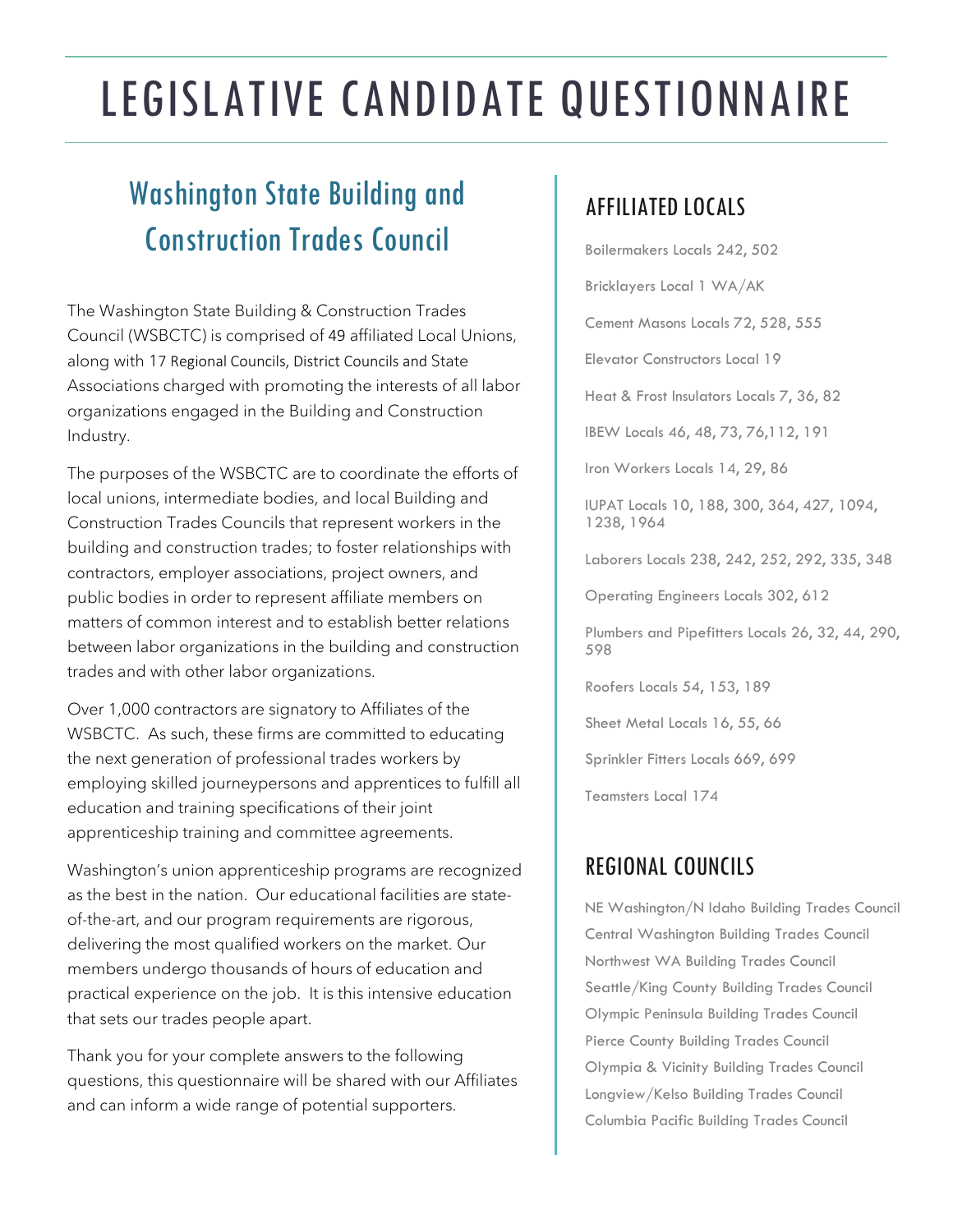## Please retain this cover page for your information and submit the following questionnaire pages by mail or email to:

Erin Frasier Assistant Executive Secretary Washington State Building & Construction Trades Council 906 Columbia St. SW, Suite 107 Olympia, WA 98501 erin@wabuildingtrades.org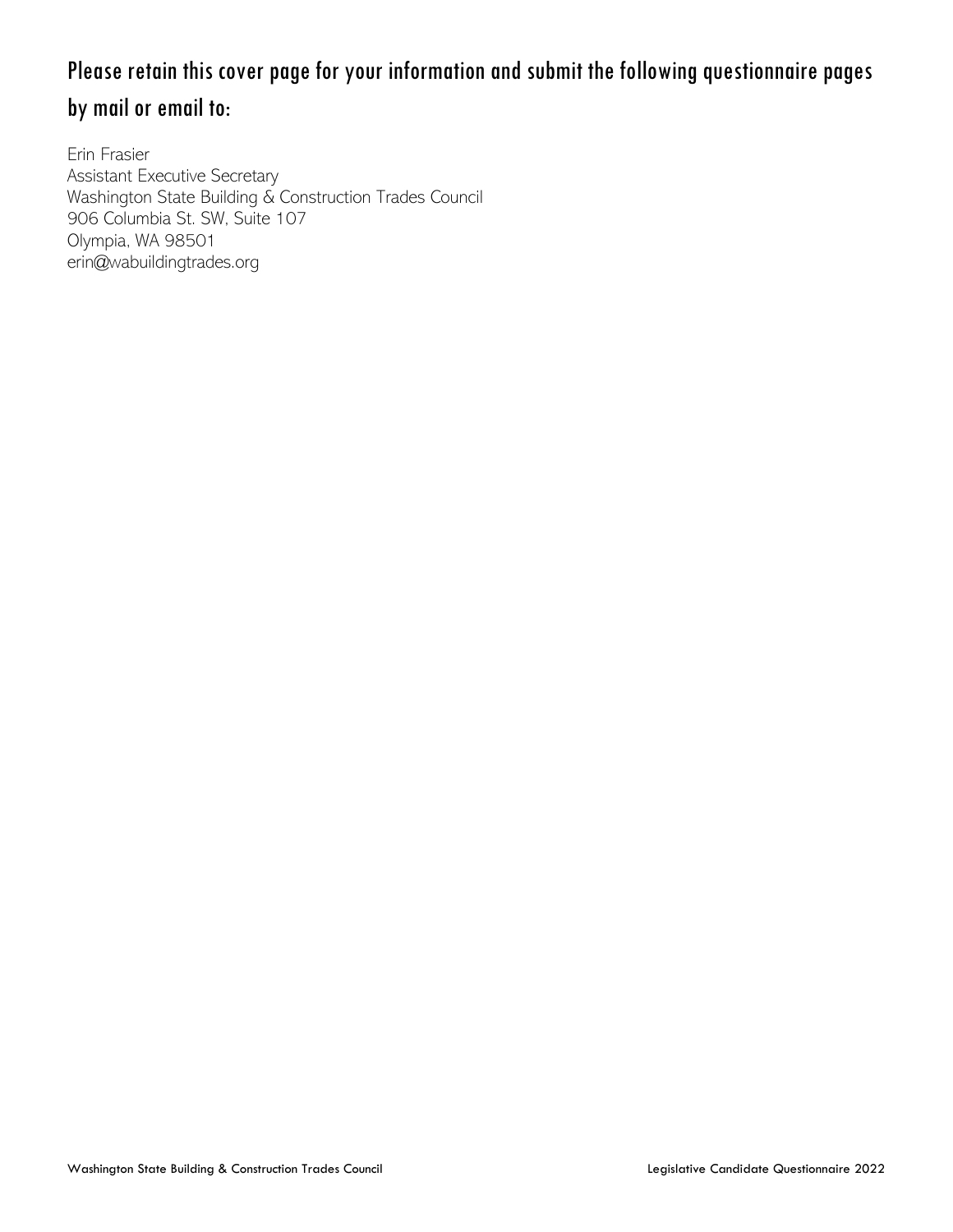| <b>Candidate Profile</b>                                                                                             |                                                                                                            |                          |  |  |  |  |  |  |
|----------------------------------------------------------------------------------------------------------------------|------------------------------------------------------------------------------------------------------------|--------------------------|--|--|--|--|--|--|
| <b>First Name</b>                                                                                                    | Middle Name                                                                                                | <b>Last Name</b>         |  |  |  |  |  |  |
| <b>District</b>                                                                                                      | Position Sought<br>Pos. 2 Representative                                                                   | <b>Party Affiliation</b> |  |  |  |  |  |  |
| $\Box$ Incumbent<br>$\Box$ Challenger<br>$\Box$ Open Seat                                                            |                                                                                                            |                          |  |  |  |  |  |  |
|                                                                                                                      | <b>Candidate Phone</b><br><b>Candidate Email</b>                                                           |                          |  |  |  |  |  |  |
| Public Office. List currently and previously held public offices.                                                    |                                                                                                            |                          |  |  |  |  |  |  |
|                                                                                                                      | Occupation. List your current occupation and any past occupations you feel are relevant to your candidacy. |                          |  |  |  |  |  |  |
|                                                                                                                      |                                                                                                            |                          |  |  |  |  |  |  |
|                                                                                                                      | Union Membership. List past and present memberships by union name(s) and local(s).                         |                          |  |  |  |  |  |  |
|                                                                                                                      |                                                                                                            |                          |  |  |  |  |  |  |
| Endorsements. List any notable endorsements for this election cycle.                                                 |                                                                                                            |                          |  |  |  |  |  |  |
|                                                                                                                      |                                                                                                            |                          |  |  |  |  |  |  |
|                                                                                                                      | <b>Campaign Profile</b>                                                                                    |                          |  |  |  |  |  |  |
| <b>Campaign Committee Name</b>                                                                                       |                                                                                                            |                          |  |  |  |  |  |  |
| <b>Campaign Address</b>                                                                                              |                                                                                                            |                          |  |  |  |  |  |  |
| <b>Campaign Manager</b>                                                                                              | Email                                                                                                      | Phone                    |  |  |  |  |  |  |
| Website                                                                                                              | Facebook                                                                                                   | Twitter                  |  |  |  |  |  |  |
| <b>Online Contribution Link</b>                                                                                      |                                                                                                            |                          |  |  |  |  |  |  |
| <b>Candidate's Values and Issues Stance</b>                                                                          |                                                                                                            |                          |  |  |  |  |  |  |
| Please explain why you are running for this office and why you seek support from the WSBCTC and our affiliates.      |                                                                                                            |                          |  |  |  |  |  |  |
|                                                                                                                      |                                                                                                            |                          |  |  |  |  |  |  |
| What issues do you consider most important to your constituents, and if elected, how would you work to address them? |                                                                                                            |                          |  |  |  |  |  |  |
|                                                                                                                      |                                                                                                            |                          |  |  |  |  |  |  |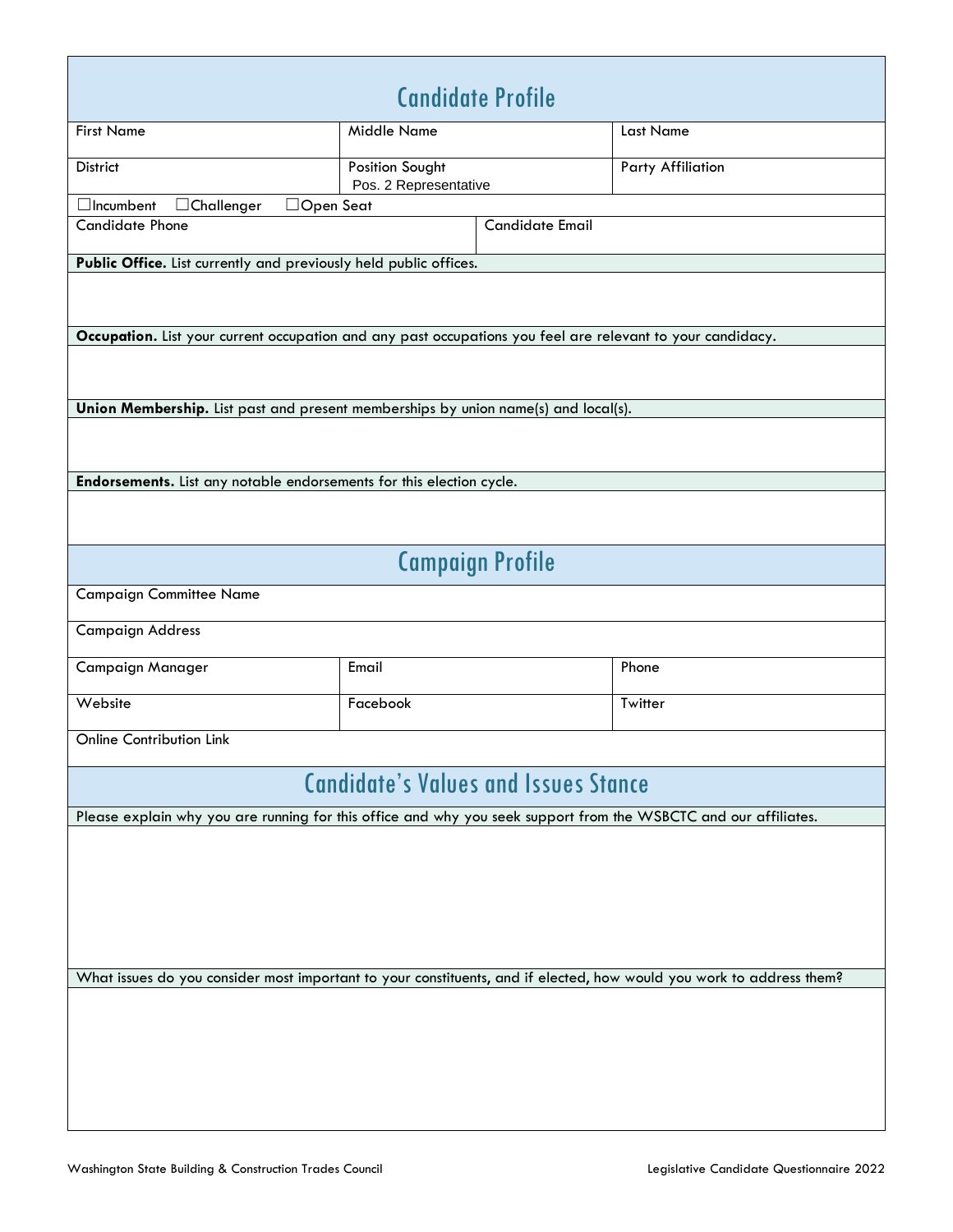| <b>Candidate's Commitment to Building Trades Values and Policy Priorities</b>                                                                                                                                                                                                                                                                                                                                                                                                                                                                                                                                                 |
|-------------------------------------------------------------------------------------------------------------------------------------------------------------------------------------------------------------------------------------------------------------------------------------------------------------------------------------------------------------------------------------------------------------------------------------------------------------------------------------------------------------------------------------------------------------------------------------------------------------------------------|
| <b>Prevailing Wage</b>                                                                                                                                                                                                                                                                                                                                                                                                                                                                                                                                                                                                        |
| Prevailing wage laws protect communities and workers from unscrupulous contractors low-balling bids on taxpayer-<br>funded construction projects by setting wage rates for a specific occupation to the area standard. The Washington<br>State Public Works Act requires no less than the local prevailed rate of wages for publicly funded construction work.<br>If elected: $\Box$ 1 will support $\Box$ 1 will oppose $\Box$ 1 am undecided                                                                                                                                                                                |
| <b>Project Labor Agreements</b>                                                                                                                                                                                                                                                                                                                                                                                                                                                                                                                                                                                               |
| Project Labor Agreements (PLAs), which have been used for generations, are collective bargaining agreements between<br>building trades unions and contractors. They govern terms and conditions of employment for all craft workers-union<br>and nonunion-on a specific construction project. They protect taxpayers by eliminating costly delays due to labor<br>conflicts or shortages of skilled workers. They can also include local hiring, apprenticeship utilization and other<br>provisions to ensure equity in career opportunities.<br>If elected: $\Box$ I will support $\Box$ I will oppose $\Box$ I am undecided |
| <b>Apprenticeship Utilization Requirements</b>                                                                                                                                                                                                                                                                                                                                                                                                                                                                                                                                                                                |
| Apprenticeship Utilization Requirements (AURs) require a certain percentage of hours worked on a construction project<br>to be performed by state registered apprentices. Apprenticeship utilization requirements ensure on-the-job training<br>opportunities for apprentices across our state and can increase career opportunities at projects in local communities.<br>If elected: $\Box$ 1 will support $\Box$ 1 will oppose $\Box$ 1 am undecided                                                                                                                                                                        |
| <b>State Registered Apprenticeship</b>                                                                                                                                                                                                                                                                                                                                                                                                                                                                                                                                                                                        |
| A State Registered Apprenticeship Program is a proven model of apprenticeship that has been validated as meeting<br>minimum state standards by the Washington State Apprenticeship and Training Council. State registered apprenticeship<br>programs provide both on-the-job training with an employer and classroom instruction that develops highly trained,<br>knowledgeable, and skilled professionals.<br>If elected: $\Box$ I will support $\Box$ I will oppose $\Box$ I am undecided                                                                                                                                   |
| <b>Apprentice Support</b>                                                                                                                                                                                                                                                                                                                                                                                                                                                                                                                                                                                                     |
| Pathways to building trades apprenticeship programs must be recognized and supported the same as other<br>postsecondary pathways. State registered apprentices must receive all available supports and services that other<br>postsecondary students have access to. All competencies acquired through building trades apprenticeship programs<br>must be acknowledged.<br>If elected: $\Box$ I will support $\Box$ I will oppose $\Box$ I am undecided                                                                                                                                                                       |
| <b>Workplace Safety</b>                                                                                                                                                                                                                                                                                                                                                                                                                                                                                                                                                                                                       |
| Hazardous and dangerous workplace conditions are inherent in the construction industry. Workplace safety and health<br>laws establish regulations designed to eliminate personal injuries and illnesses from occurring in the workplace.<br>If elected: $\Box$ I will support $\Box$ I will oppose $\Box$ I am undecided                                                                                                                                                                                                                                                                                                      |

 $\overline{\phantom{a}}$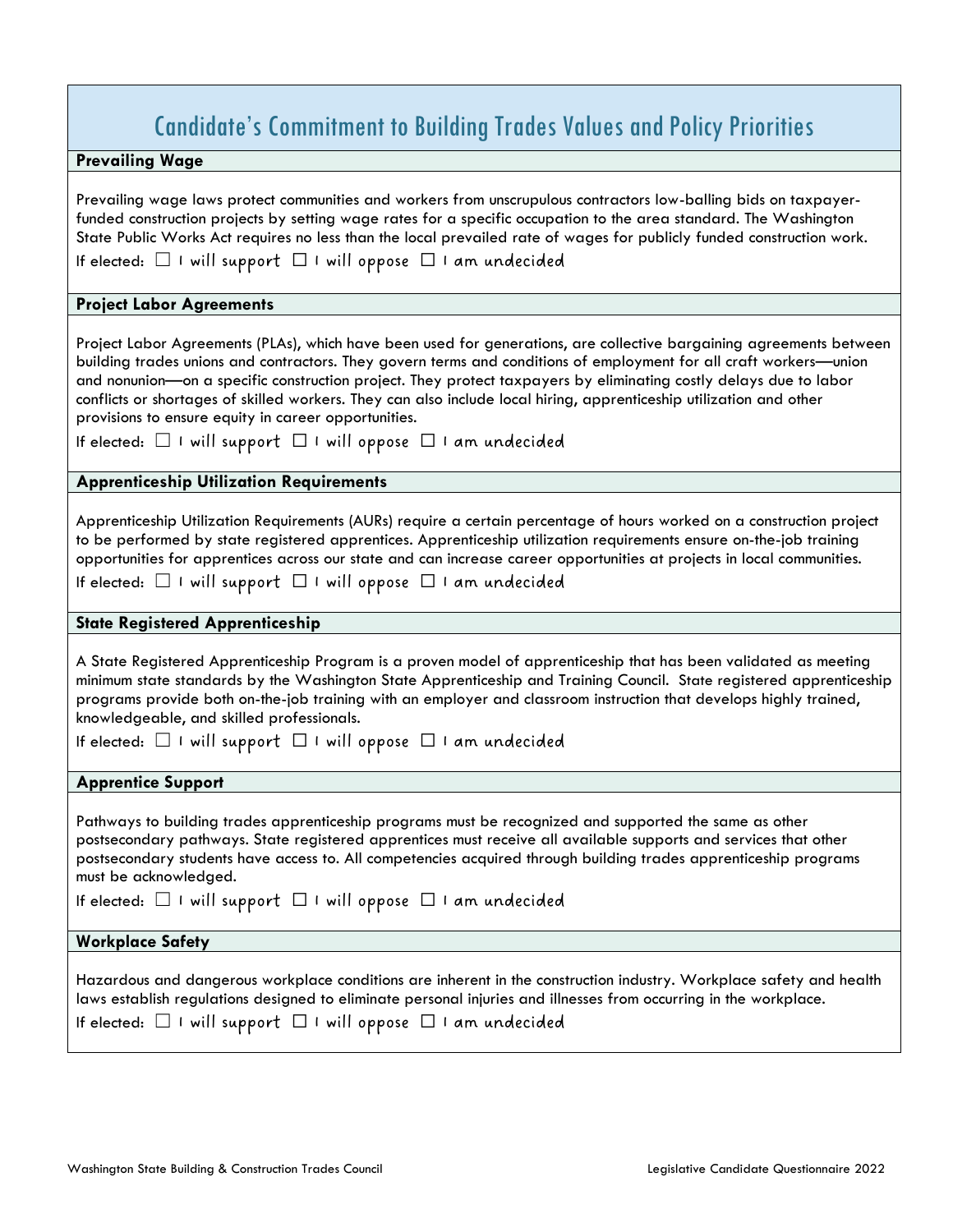| <b>Collective Bargaining</b>                                                                                                                                                                                                                                                                                                                                                                                                                                                                                                                                                                                                                                                                                                                                                                                                                                                                                                                                                                                                                                     |
|------------------------------------------------------------------------------------------------------------------------------------------------------------------------------------------------------------------------------------------------------------------------------------------------------------------------------------------------------------------------------------------------------------------------------------------------------------------------------------------------------------------------------------------------------------------------------------------------------------------------------------------------------------------------------------------------------------------------------------------------------------------------------------------------------------------------------------------------------------------------------------------------------------------------------------------------------------------------------------------------------------------------------------------------------------------|
| Collective bargaining is the process in which workers, through their unions, negotiate contracts with their employers to<br>determine their terms of employment, including wages, benefits, and working conditions. Collective bargaining is a way<br>to mitigate workplace problems. It is also the best means for raising wages in America.<br>If elected: $\Box$ I will support $\Box$ I will oppose $\Box$ I am undecided                                                                                                                                                                                                                                                                                                                                                                                                                                                                                                                                                                                                                                    |
| <b>Clean Energy Infrastructure</b>                                                                                                                                                                                                                                                                                                                                                                                                                                                                                                                                                                                                                                                                                                                                                                                                                                                                                                                                                                                                                               |
| The path to Washington's clean energy economy must maintain employment for workers affected by energy market<br>changes; must not eliminate current energy sources without a sufficient and diversified in-state energy infrastructure;<br>must not incentivize or rely on the exporting of projects and importing of energy; must ensure out-of-state procurement<br>of energy includes high road labor standards, which may include Project Labor Agreements, and do not subvert CETA<br>responsibilities; must include research and pilot project funding to bring new energy technologies to market; must ensure<br>current infrastructure is repurposed and new facilities can be built; and must ensure any decarbonization policies include<br>union labor standards. The transition must keep Washington workers at the forefront while ensuring energy production<br>occurs in Washington while existing sources including natural gas, are not prematurely eliminated.<br>If elected: $\Box$ I will support $\Box$ I will oppose $\Box$ I am undecided |
| <b>Transportation Infrastructure</b>                                                                                                                                                                                                                                                                                                                                                                                                                                                                                                                                                                                                                                                                                                                                                                                                                                                                                                                                                                                                                             |
| Transportation investments are necessary for sustaining a reliable infrastructure, creating family-wage jobs, and<br>ensuring an equitable economic recovery for Washington. The state must not solely rely on federal investments that will<br>not remedy the increasing deficit in transportation spending that requires over \$10 billion in the next 10 years for<br>preservation and maintenance alone. State funding for transportation projects must generate good jobs, including filling<br>the gap in much needed maintenance and preservation shortfalls.<br>If elected: $\Box$ I will support $\Box$ I will oppose $\Box$ I am undecided                                                                                                                                                                                                                                                                                                                                                                                                             |
| <b>Public Infrastructure</b>                                                                                                                                                                                                                                                                                                                                                                                                                                                                                                                                                                                                                                                                                                                                                                                                                                                                                                                                                                                                                                     |
| Public infrastructure investments support our education, healthcare, water and energy systems, among much more, that<br>sustain communities and enhance economic development for Washington. Investments in capital projects positively<br>impact access to family-wage jobs and on-the-job training opportunities for Washingtonians when labor standards are<br>included, such as prevailing wage and Apprenticeship Utilization Requirements.<br>If elected: $\Box$ I will support $\Box$ I will oppose $\Box$ I am undecided                                                                                                                                                                                                                                                                                                                                                                                                                                                                                                                                 |
| <b>Responsible Bidders on Public Works</b>                                                                                                                                                                                                                                                                                                                                                                                                                                                                                                                                                                                                                                                                                                                                                                                                                                                                                                                                                                                                                       |
| Responsible Bidding is the idea that public construction projects paid for by taxpayer money such as schools, libraries<br>and water treatment plants should be awarded based on the ability to satisfactorily perform the work and meet<br>certain standards instead of automatically being awarded to the lowest bidder. In Washington, before award of a<br>public works contract, a bidder must meet certain criteria to be considered a responsible bidder, including a record of<br>compliance and completion of public works and prevailing wage training.<br>If elected: $\Box$ I will support $\Box$ I will oppose $\Box$ I am undecided                                                                                                                                                                                                                                                                                                                                                                                                                |